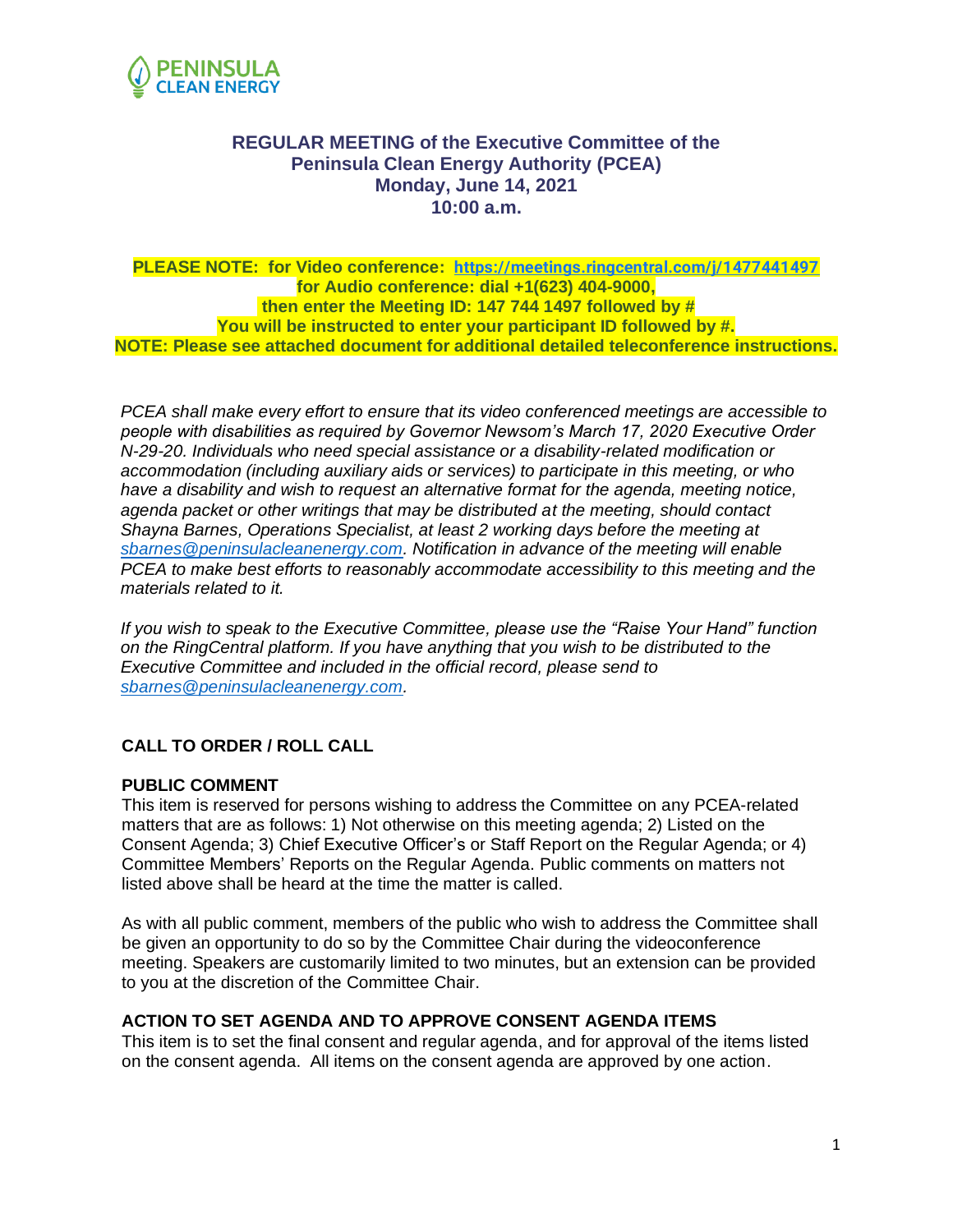### **REGULAR AGENDA**

- 1. Chair Report (Discussion)
- 2. CEO Report (Discussion)
- 3. Approve EV Managed Charging Pilot (Action)
- 4. Disadvantaged Community Solar Program (DAC-GT) Update (Discussion)
- 5. Committee Members' Reports (Discussion)

### **CONSENT AGENDA**

6. Approval of the Minutes for the May 10, 2021 Meeting (Action)

Public records that relate to any item on the open session agenda for a regular board meeting are available for public inspection. Those records that are distributed less than 72 hours prior to the meeting are available for public inspection at the same time they are distributed to all members, or a majority of the members of the Board. The Board has designated the Peninsula Clean Energy office, located at 2075 Woodside Road, Redwood City, CA 94061, for the purpose of making those public records available for inspection. The documents are also available on the PCEA's Internet Web site. The website is located at: [http://www.peninsulacleanenergy.com.](http://www.peninsulacleanenergy.com/)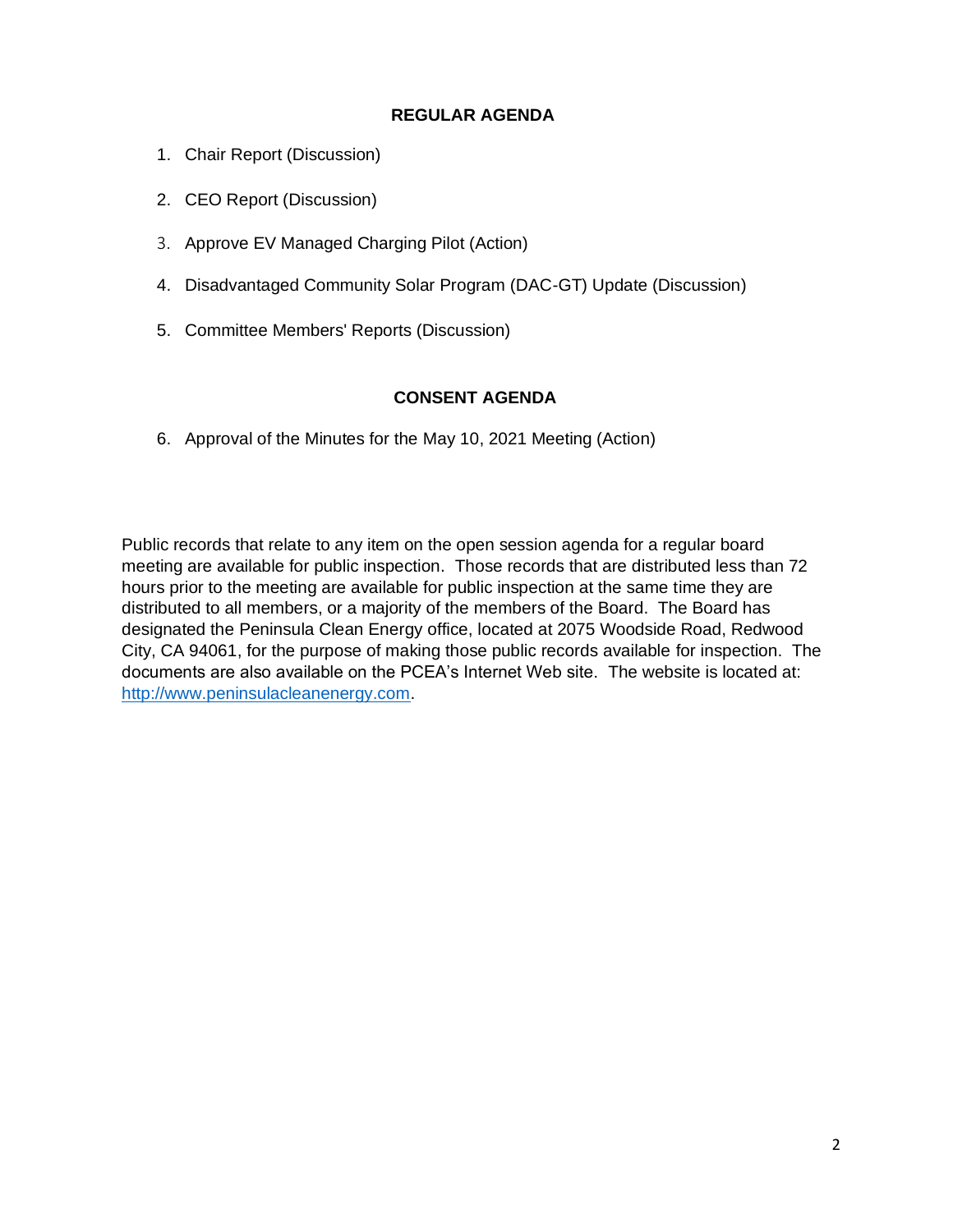# **Instructions for Joining a RingCentral Meeting via Computer or Phone**

# **Best Practices:**

- Please mute your microphone when you are not speaking to minimize audio feedback
- If possible, utilize headphones or ear buds to minimize audio feedback
- If participating via videoconference, audio quality is often better if you use the dial-in option (Option 1 below) rather than your computer audio

# **Options for Joining**

- **A. Videoconference with Phone Call Audio (***Recommended***) – see Option 1 below**
- **B. Videoconference with Computer Audio – see Option 2 below**
- **C. Calling in from iPhone using one-tap – see Option 3 below**
- **D. Calling in via Telephone/Landline – see Option 4 below**

# **Videoconference Options:**

**Prior to the meeting, we recommend that you install the RingCentral Meetings application on your computer by clicking here:** <https://www.ringcentral.com/apps/rc-meetings>

**If you want full capabilities for videoconferencing (audio, video, screensharing) you must download the RingCentral application.** 

# **Option 1 Videoconference with Phone Call Audio (Recommended):**

- 1. From your computer, click on the following link: **[https://meetings.ringcentral.com/j/1477441497](https://www.google.com/url?q=https://meetings.ringcentral.com/j/1477441497&sa=D&source=calendar&ust=1623180316023000&usg=AOvVaw1dOftrUC1LC8iP3q1snDw3)**
- 2. The RingCentral Application will open on its own or you will be instructed to Open RingCentral Meetings.
- 3. After the application opens, the pop-up screen below will appear asking you to choose ONE of the audio conference options. Click on the Phone Call option at the top of the pop-up screen.

|   | $\bigcirc$ $\bigcirc$ | Choose ONE of the audio conference options |                                                              |                  |
|---|-----------------------|--------------------------------------------|--------------------------------------------------------------|------------------|
| e |                       | <b>C</b> Phone Call                        |                                                              | □ Computer Audio |
|   |                       |                                            |                                                              |                  |
|   |                       |                                            | $\blacksquare$ $\blacktriangleright$ Dial: +1 (469) 445 0100 |                  |
|   |                       |                                            | +1 (773) 231 9226                                            |                  |
|   |                       |                                            | +1 (720) 902 7700                                            |                  |
|   |                       |                                            | +1 (623) 404 9000                                            |                  |
|   |                       |                                            | +1 (470) 869 2200                                            |                  |
|   |                       |                                            | Meeting ID: 148 313 0207                                     |                  |
|   |                       | Participant ID: 22                         |                                                              |                  |

IMPORTANT: Please do not use the Participant ID that is in the picture to the left. Enter the Participant ID that appears on your own personal pop-up.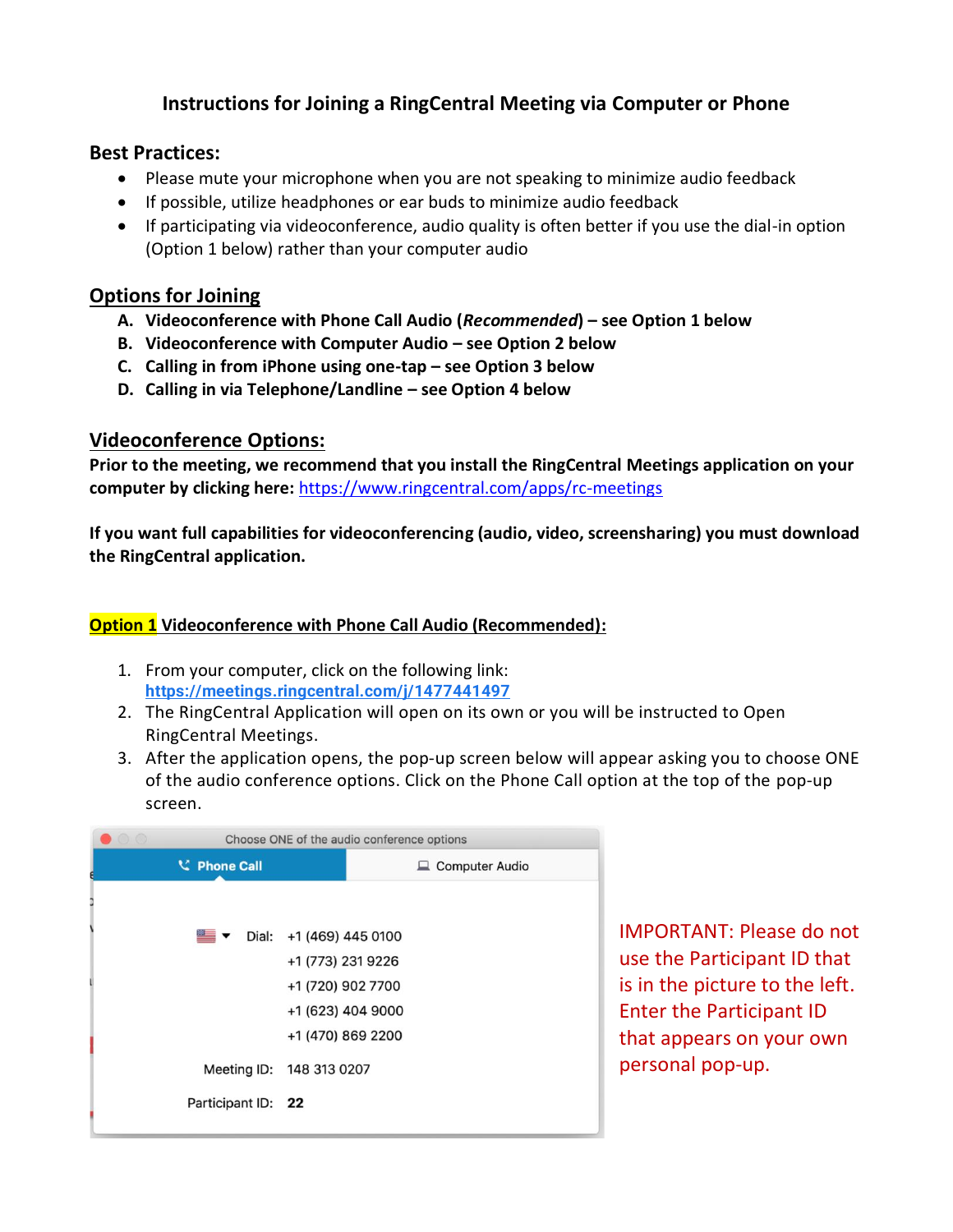- 4. Please dial one of the phone numbers for the meeting (it does not matter which one):
	- +1 (623) 404 9000 +1 (469) 445 0100 +1 (773) 231 9226 +1 (720) 902 7700
	- +1 (470) 869 2200
- **5.** You will be instructed to enter the meeting ID: **147 744 1497 followed by #**
- 6. You will be instructed to enter in your **Participant ID followed by #.** Your Participant ID is unique to you and is what connects your phone number to your RingCentral account.
- 7. After a few seconds, your phone audio should be connected to the RingCentral application on your computer.
- 8. In order to enable video, click on "Start Video" in the bottom left hand corner of the screen. This menu bar is also where you can mute/unmute your audio.

## **Option 2 Videoconference with Computer Audio:**

- 1. From your computer, click on the following link: **[https://meetings.ringcentral.com/j/1477441497](https://www.google.com/url?q=https://meetings.ringcentral.com/j/1477441497&sa=D&source=calendar&ust=1623180316023000&usg=AOvVaw1dOftrUC1LC8iP3q1snDw3)**
- 2. The RingCentral Application will open on its own or you will be instructed to Open RingCentral Meetings.
- 3. After the application opens, the pop-up screen below will appear asking you to choose ONE of the audio conference options. Click on the Computer Audio option at the top of the popup screen.



- 4. Click the green **Join With Computer** Audio button
- 5. In order to enable video, click on "Start Video" in the bottom left hand corner of the screen. This menu bar is also where you can mute/unmute your audio.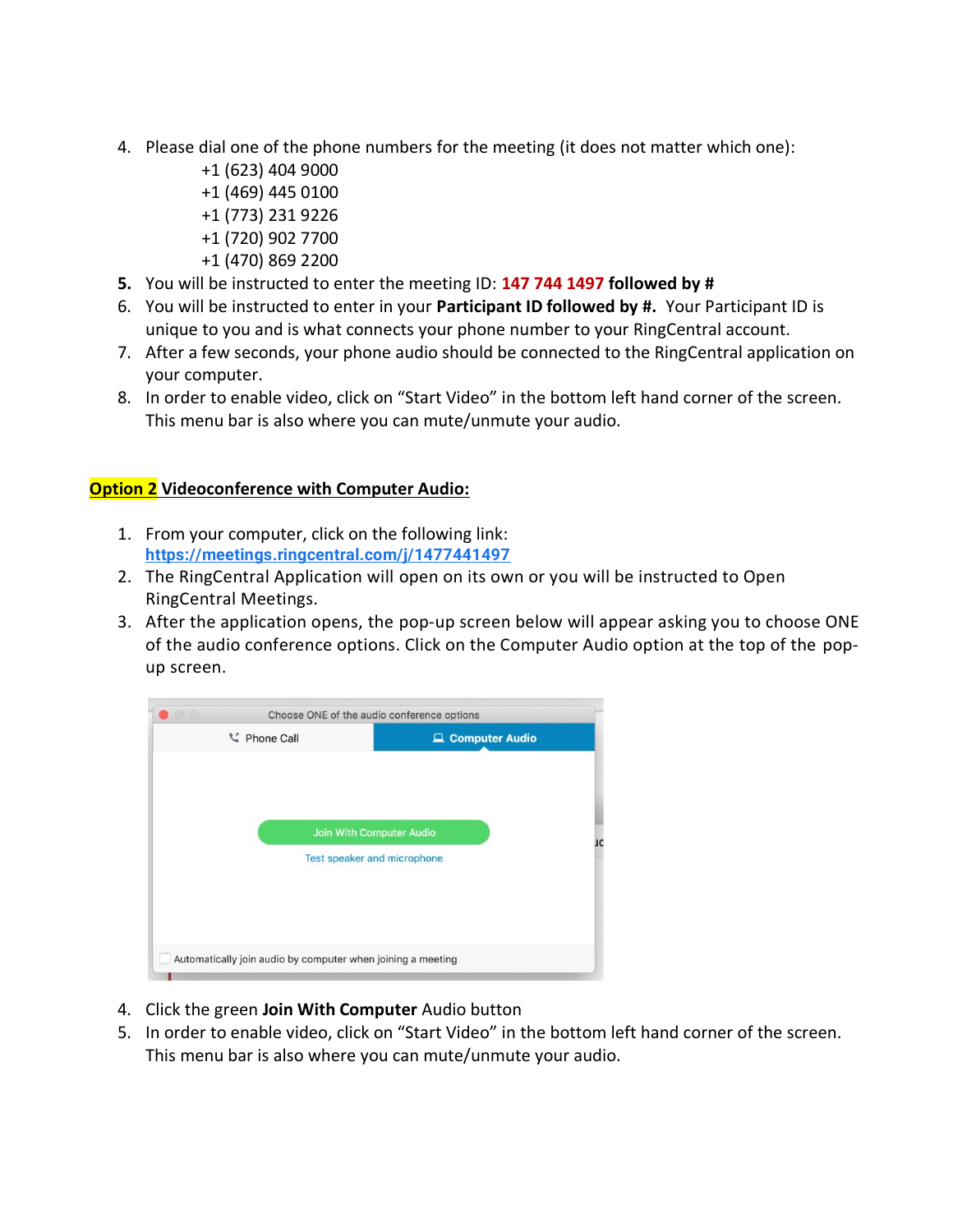# **Audio Only Options:**

**Please note that if you call in/use the audio only option, you will not be able to see the speakers or any presentation materials in real time.**

## **Option 3: Calling in from iPhone using one-tap**

Click on one of the following "one-tap" numbers from your iPhone. Any number will work, but dial by your location for better audio quality:

## **+1(623)4049000,,147 744 1497# (US West)**

+1(720)9027700,,1477441497# (US Central) +1(773)2319226,,1477441497# (US North) +1(469)4450100,,1477441497# (US South) +1(470)8692200,,1477441497# (US East)

This is the call-in number followed by the meeting ID. Your iPhone will dial both numbers for you.

You will be instructed to **enter your participant ID followed by #**

If you do not have a participant ID or do not know it, you can stay on the line and you will automatically join the meeting

# **Option 4: Calling in via Telephone/Landline:**

Dial a following number based off of your location:

## **+1(623)4049000 (US West)**

```
+1(720)9027700 (US Central) 
+1(773)2319226 (US North)
+1(469)4450100 (US South)
+1(470)8692200 (US East)
```
You will be instructed to enter the **meeting ID: 147 744 1497 followed by #**

You will be instructed to enter your **participant ID followed by #**.

If you do not have a participant ID or do not know it, you can stay on the line and you will automatically join the meeting.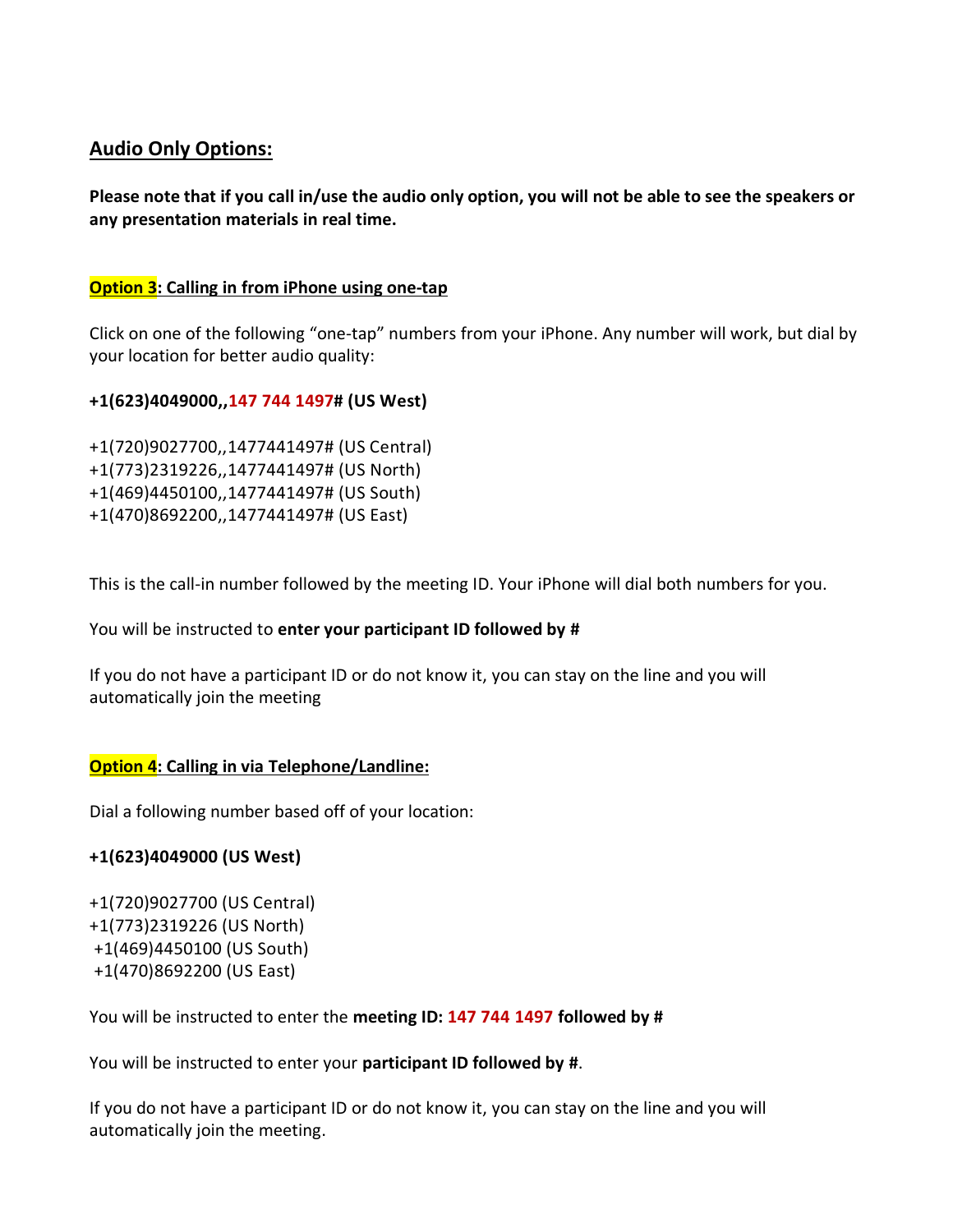

## **PENINSULA CLEAN ENERGY JPA Board Correspondence**

# **DATE**: June 7, 2021 **BOARD MEETING DATE**: June 14, 2021 **SPECIAL NOTICE/HEARING**: None **VOTE REQUIRED**: None

- **TO:** Honorable Peninsula Clean Energy Authority Executive Committee
- **FROM:** Jan Pepper, Chief Executive Officer, Peninsula Clean Energy Rafael Reyes, Director of Energy Programs
- **SUBJECT:** Electric Vehicle Managed Charging Pilot, Phase 2

## **RECOMMENDATION**

Executive Committee recommendation of approval to the Board for the proposed Electric Vehicle Managed Charging Pilot, Phase 2, for a total of \$550,000 over two years.

## **BACKGROUND**

Peninsula Clean Energy's mission is to reduce greenhouse gas (GHG) emissions in San Mateo County and California's goal is to be carbon neutral by 2045, which PCE aims to support through investment in local community programs. Transportation emissions are the most significant challenge to deep decarbonization in San Mateo County. These emissions account for about 50% of direct emissions within the County and are still increasing. Approximately 40% of transportation emissions are from local commercial, rental, and government fleets that range from light-duty passenger vehicles to heavy-duty trucks.

To support decarbonization efforts, the Board approved the PCE Program Roadmap in September 2018, which identifies programs for 2019 and beyond to include transportation electrification measures, such as new and used vehicle purchase incentives, a multi-year electric vehicle (EV) infrastructure program, fleets, and new and shared mobility. Furthermore, in support of PCE's effort to provide 100% renewable energy on a 24/7 timecoincident basis, the Programs team has developed strategies to shift energy demand away from times that are more difficult to provide renewable energy. EV charging is a good example of shiftable load and the Programs team has explored various technologies to reduce on-peak charging, which represents the greatest challenge in providing timecoincident renewable electricity, and is now proposing to advance this strategy further.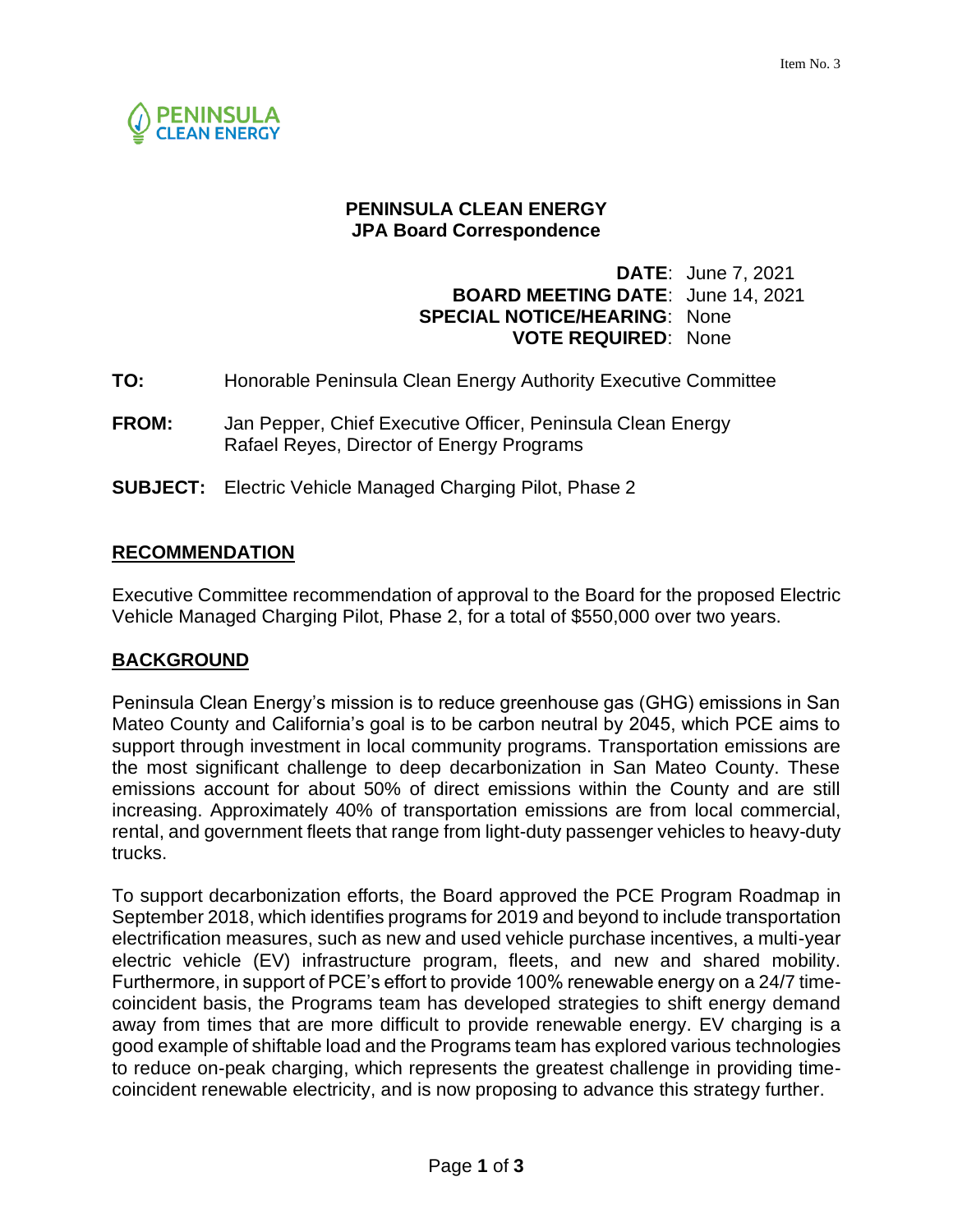# **DISCUSSION**

Programs staff has investigated strategies to shift EV charging away from the day-to-day evening ramp up hours, in support of PCE's time-coincident renewable energy goal. Residential managed charging was selected as the primary focus for this strategy as the load profile for unmanaged residential charging provides significant peak-energy reduction potential during the early evening hours. Managed charging using on-board vehicle telematics, which transmit data directly from the vehicle and allow for controls to the vehicle to start or stop charging based on parameters set by PCE, was determined to be the optimal approach as it doesn't require the use of residential smart chargers. Since these smart chargers are uncommon compared to conventional Level 1 and non-internet connected Level 2 charging at home, the use of telematics allows for greater scaling potential. Managing charging through vehicle telematics is a new and innovative approach to load shifting and PCE staff determined that a multi-phase pilot was necessary to verify the approach and gain insight that can lead to a scaled program in the future.

From Q1 – Q2 2020, PCE led a proof-of-concept pilot with FlexCharging, a telematicsbased managed charging platform, to determine the viability of managed charging through vehicle telematics. The pilot demonstrated a reduction of on-peak charging by 50%, supplied valuable data on residential charging behavior such as the prevalence of Level 1 charging (43% of residential charging), verified potential to use telematics data in the California Low Carbon Fuel Standard, and provided lessons learned into the use and scalability of this approach to managed charging. Staff determined that this pilot was a successful demonstration and recommend utilizing telematics as the technical pathway for a phase 2 pilot.

Staff is proposing a second phase of the EV Managed Charging pilot to further verify the load shifting potential demonstrated in phase 1 and experiment with various customer incentives to determine which, if any, are critical to ongoing charge management. Phase 2 would be a significant increase in scale to phase 1, enrolling approximately 2,000 customers with EVs for a 9-month pilot. The experiment will test various customer incentives such as a flat bill credit or a reduced off-peak rate, to determine what impact these have on participation in a charge management program and the relative impacts on peak-load reduction. Staff has collaborated with faculty from the University of California, Davis Energy and Economics Program (DEEP), a leading institution in the study of consumer energy behavior, to assist in the experimental design. The budget for phase 2 includes a research grant to UC Davis for further experimental design guidance and analysis & evaluation. Following the conclusion of this phase of the pilot, UC Davis faculty plan on submitting the results of the experiment and implications for managed charging programs to various journals and publications.

Phase 2 of the EV Managed Charging pilot will also evaluate multiple technical providers for telematics-based managed charging. Staff are proposing to release an RFP in early summer to select a vendor that can provide these services. Likely respondents include FlexCharging, ev.energy, WeaveGrid, and Rolling Energy Resources. Note: ev.energy was selected as an Innovation OnRamp partner for a similar pilot to PCE's. Staff are also exploring a partnership with a group of automakers that are utilizing the Open-Vehicle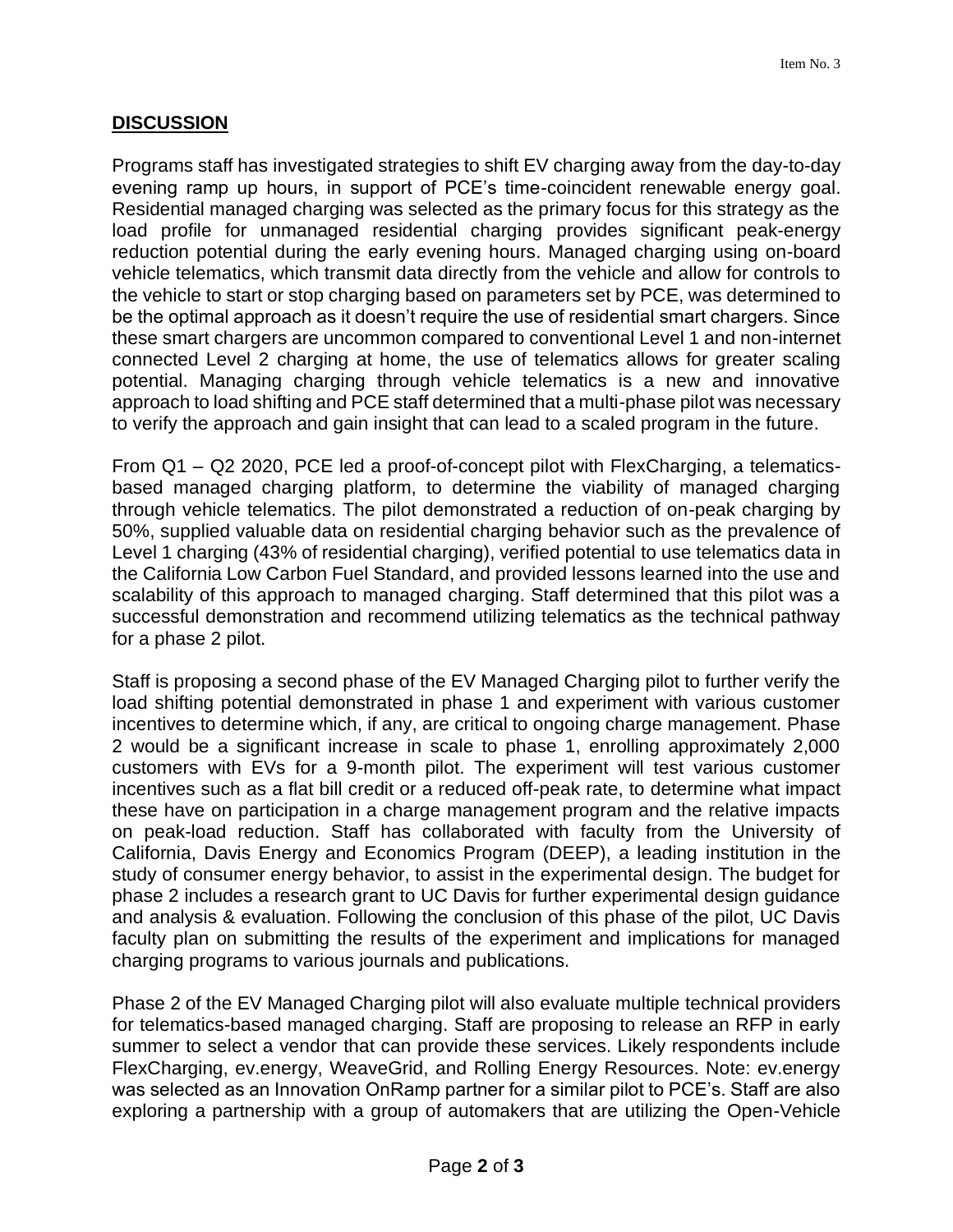Grid Integration Platform (OVGIP), which is a platform developed by the Electric Power Research Institute (EPRI) as a possible additional technical pathway.

The budget for phase 2 of the EV Managed Charing pilot is \$550,000 over the course of two years. The funding would cover incentives, software subscriptions, and design and analysis by the research group. The budget detail is still evolving and will be discussed during the Committee meeting. The request to the Board of Directors is for approval of the program. Staff will also seek approval from the Board for approval of a contract with UC Davis for the purpose of providing a research grant and will return to the Board for approval to execute a contract with the managed charging platform provider in the future.

### **FISCAL IMPACT:**

Up to \$550,000 over 2 years (Fiscal Year 2021-2022 through Fiscal Year 2022-2023) for Phase 2 of the EV Managed Charging Pilot.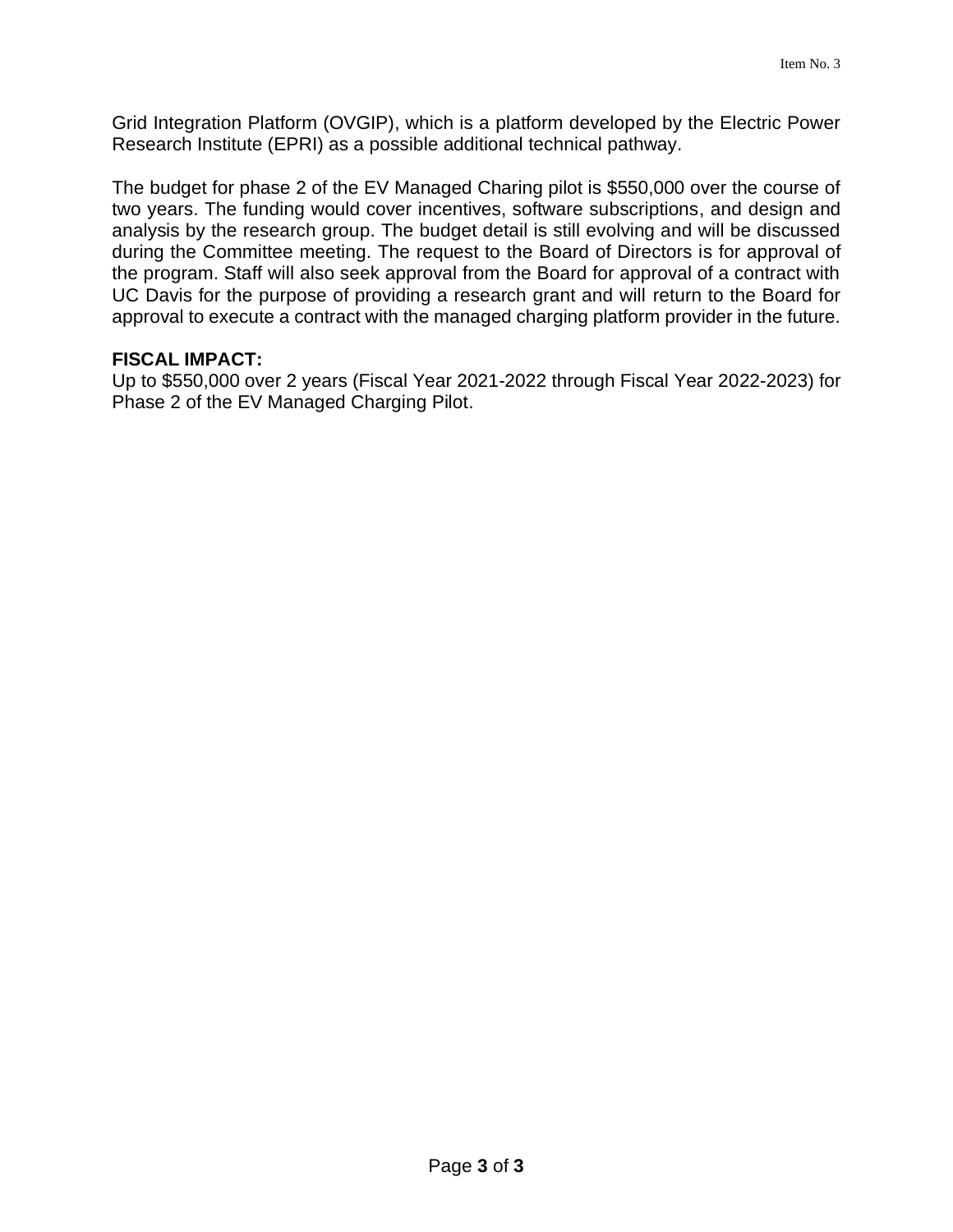#### **REGULAR MEETING of the Executive Committee of the Peninsula Clean Energy Authority (PCEA) Monday, May 10, 2021 MINUTES**

10:00 a.m.

Peninsula Clean Energy Video conference and teleconference

### **CALL TO ORDER**

Meeting was called to order at 10:01 a.m.

### **ROLL CALL**

- **Present:** Rick DeGolia, Town of Atherton, *Chair* Donna Colson, City of Burlingame, *Vice Chair* Julia Mates, City of Belmont Jeff Aalfs, Town of Portola Valley Laura Parmer-Lohan, City of San Carlos Dave Pine, County of San Mateo Marty Medina, City of San Bruno Rick Bonilla, City of San Mateo Pradeep Gupta, Director Emeritus John Keener, Director Emeritus
- **Absent:** Giselle Hale, City of Redwood City
- **Staff:** Jan Pepper, CEO Andy Stern, CFO Phillip Kobernick, Programs Manager Darren Goode, Public Relations Consultant Rafael Reyes, Director of Energy Programs Hailey Wu, Senior Financial Analyst Kim Le, Senior Manager of Data & Technology Marc Hershman, Director of Government Affairs KJ Janowski, Director of Marketing and Community Relations Siobhan Doherty, Director of Power Resources Jennifer Stalzer Kraske, Deputy County Counsel Shayna Barnes, Operations Specialist Chelsea Keys, Power Resources Manager

### **A quorum was established.**

**PUBLIC COMMENT** None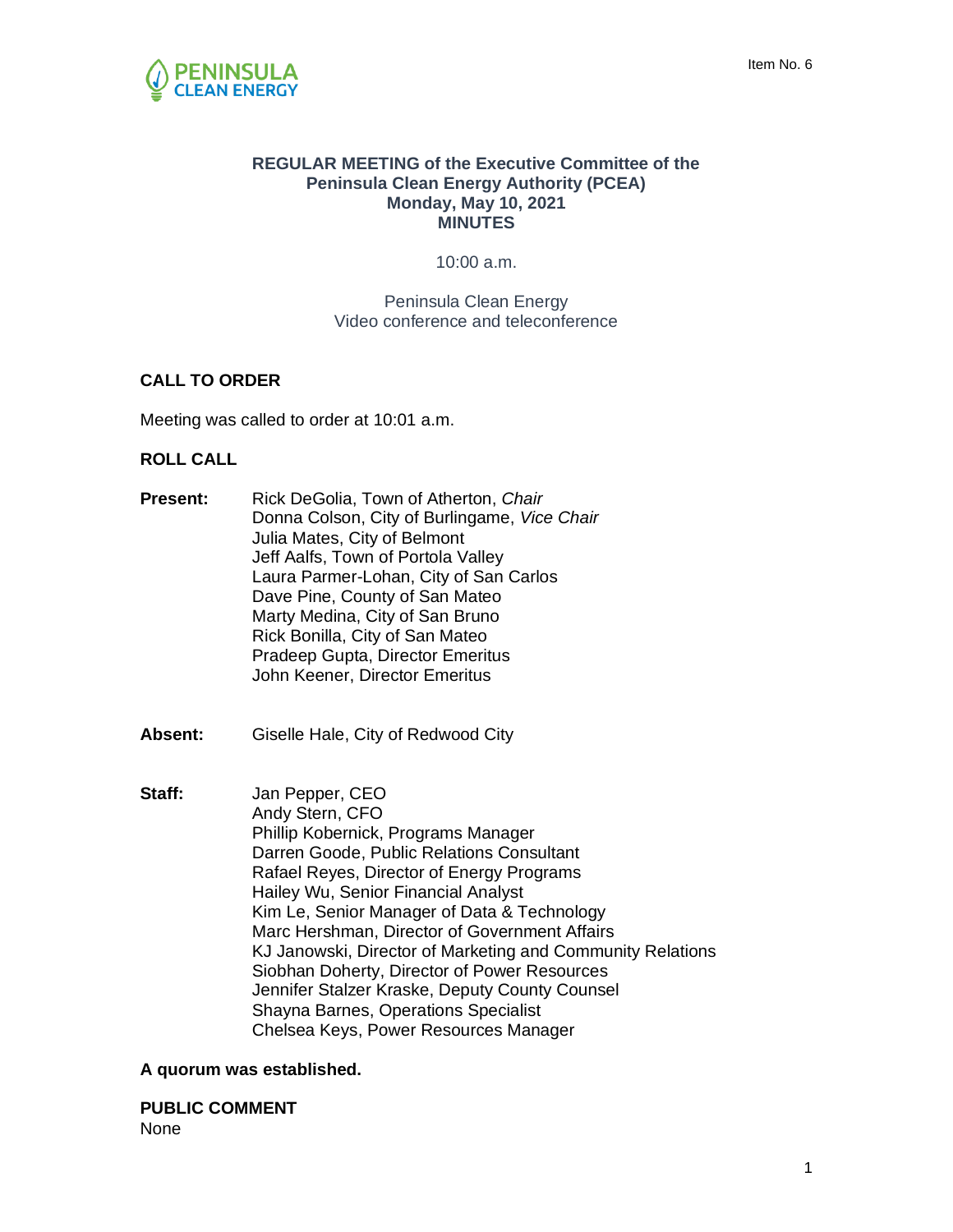#### **ACTION TO SET AGENDA AND TO APPROVE CONSENT AGENDA ITEMS**

Motion Made / Seconded: Mates/ Bonilla

#### **Motion passed (7-0) (Absent: Hale, Parmer-Lohan)**

#### **REGULAR AGENDA**

#### **1. CHAIR REPORT**

Rick DeGolia, *Chair,* reported that he had established an ad hoc committee for 2021 CEO Review, consisting of himself, Jeff Aalfs, Donna Colson, and Julia Mates. Rick DeGolia described the desired process for CEO review this year.

#### **2. CEO REPORT**

Jan Pepper, *CEO,* thanked Shayna Barnes, *Operations Specialist,* for stepping in as Board Clerk. Jan listed Peninsula Clean Energy's open job positions and asked the committee to share the job descriptions with their networks. Jan provided a legislative update.

#### **3. RECOMMEND APPROVAL TO THE BOARD OF AN UPDATE TO THE EV CHARGING INCENTIVE PROGRAM**

Phillip Kobernick, *Program Manager*, reviewed the EV Charging Infrastructure Program "EV Ready" and current funding levels provided by Peninsula Clean Energy for EV charging retrofit projects. Phillip described the Low Carbon Fuel Standard (LCFS) program and the additional incentives available under this program that can help address gaps in funding under the preexisting EV Ready program. Phillip answered questions from committee members regarding requirements for charging stations, eligibility, and preferences for site types under the LCFS program. Phillip Kobernick asked the committee to recommend Board approval of these proposed additional EVSE (Electric Vehicle Supply Equipment) incentives.

Motion Made/Seconded: Medina/Bonilla

#### **Motion Passed 8-0 (Absent: Hale)**

#### **4. REVIEW FISCAL YEAR 2021-2022 DRAFT BUDGET**

Andy Stern, *CFO*, reviewed the draft budget for fiscal year 2021-2022 including the schedule for review and approval, key assumptions, and details of key areas. Andy provided a review of the draft budget for fiscal years 2021-2026.